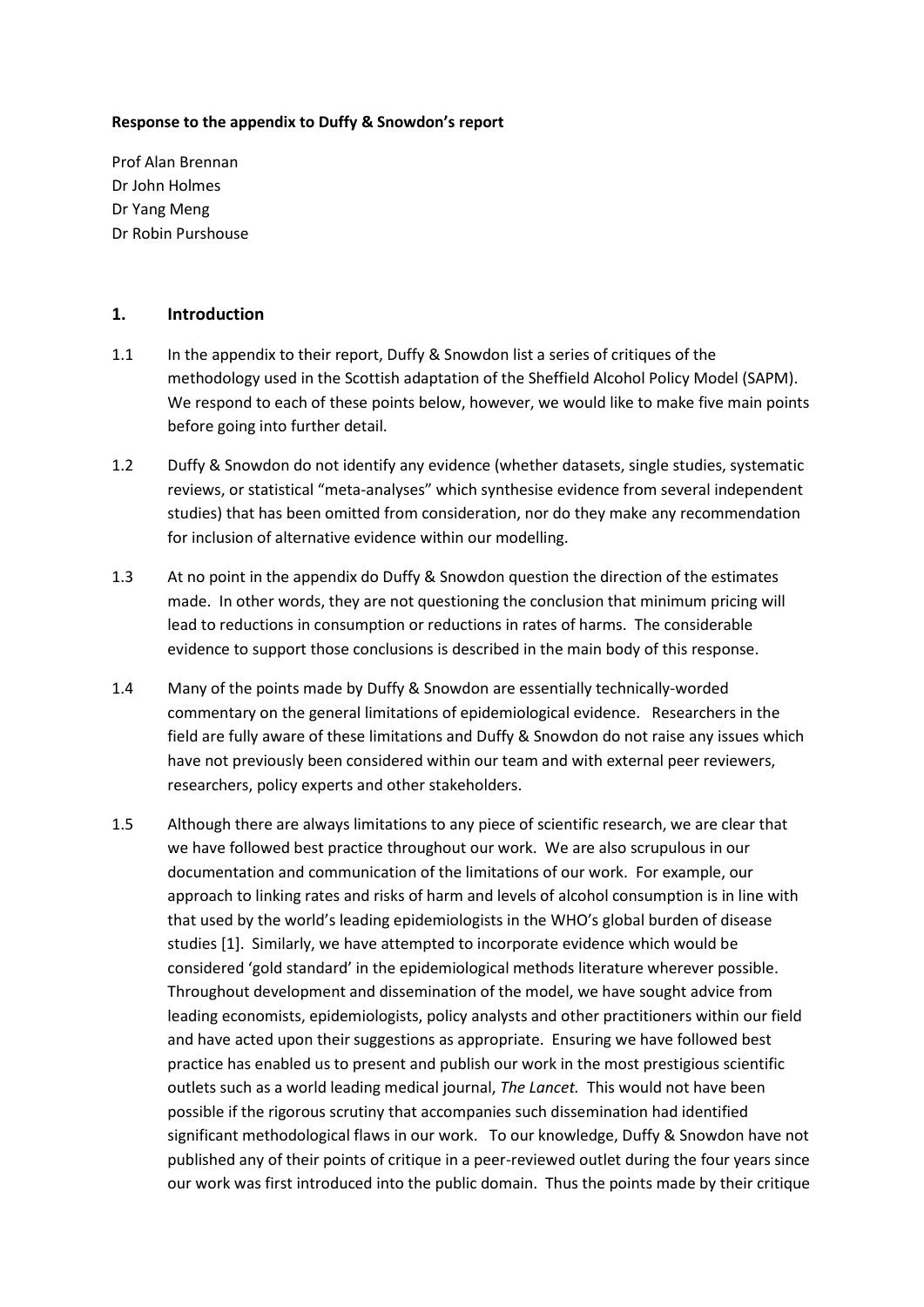have not been subjected to the scientific scrutiny and right of reply that an academic journal would provide.

1.6 As with the main body of their critique, the appendix conveys a sense that Duffy & Snowdon reject the use of mathematical models to estimate the potential impact of policy options. We disagree with this and have set out our position earlier in this response.

# **2. Structure**

- 2.1 This response is structured to largely address the critiques raised by Duffy & Snowdon in the order they appear in the appendix of their report and begins by responding to the points around the elasticities, survey data and heavy episodic drinking model, moves on to discuss the epidemiological evidence and sensitivity analyses before briefly dealing with the reiterated points in Duffy & Snowdon's final section.
- 2.2 Readers will note that we expend considerably more words responding to Duffy & Snowdon's critiques than they use outlining them. We believe this is necessary and useful as the briefness of the points made by our critics often fails to do more than scratch the surface of complex scientific issues which we have grappled with in producing our reports and the extensive and rigorous analyses we have conducted to provide the best solutions to arising problems. Therefore, we have attempted to explain the questions at hand in more depth and present a full account of our considerations and why we feel the comments by Duffy & Snowdon do not significantly undermine our work. We hope this provides a balanced and helpful response to the criticisms raised and also furthers understanding of our modelling, the scientific process which underpins it and the challenges and limitations inherent to such work.

## **3. Economics/consumption data**

## *3.1 Elasticities*

3.1.1 Duffy & Snowdon briefly comment on the English pricing data and price elasticities used within the Scottish adaptation of our model and query whether these English inputs are applicable to a Scottish population. We have been completely transparent that there is insufficient data collected in Scotland to provide quantified estimates of price elasticities for alcohol using the same methods that have been used in our reports for England. Although it is always desirable to have robust evidence from the time period and location in question, this is frequently unavailable. In such circumstances it is standard practice to use the best available international evidence or evidence from a closely-related context. As robust data were available from England in 2001/2-2005/6, we took exactly that approach. Whilst there may be differences in patterns of purchasing, we were also mindful that large elements of the off-trade supply are similar between the two jurisdictions (e.g. through national supermarket chain sales). Recognising that using our basecase price elasticities could be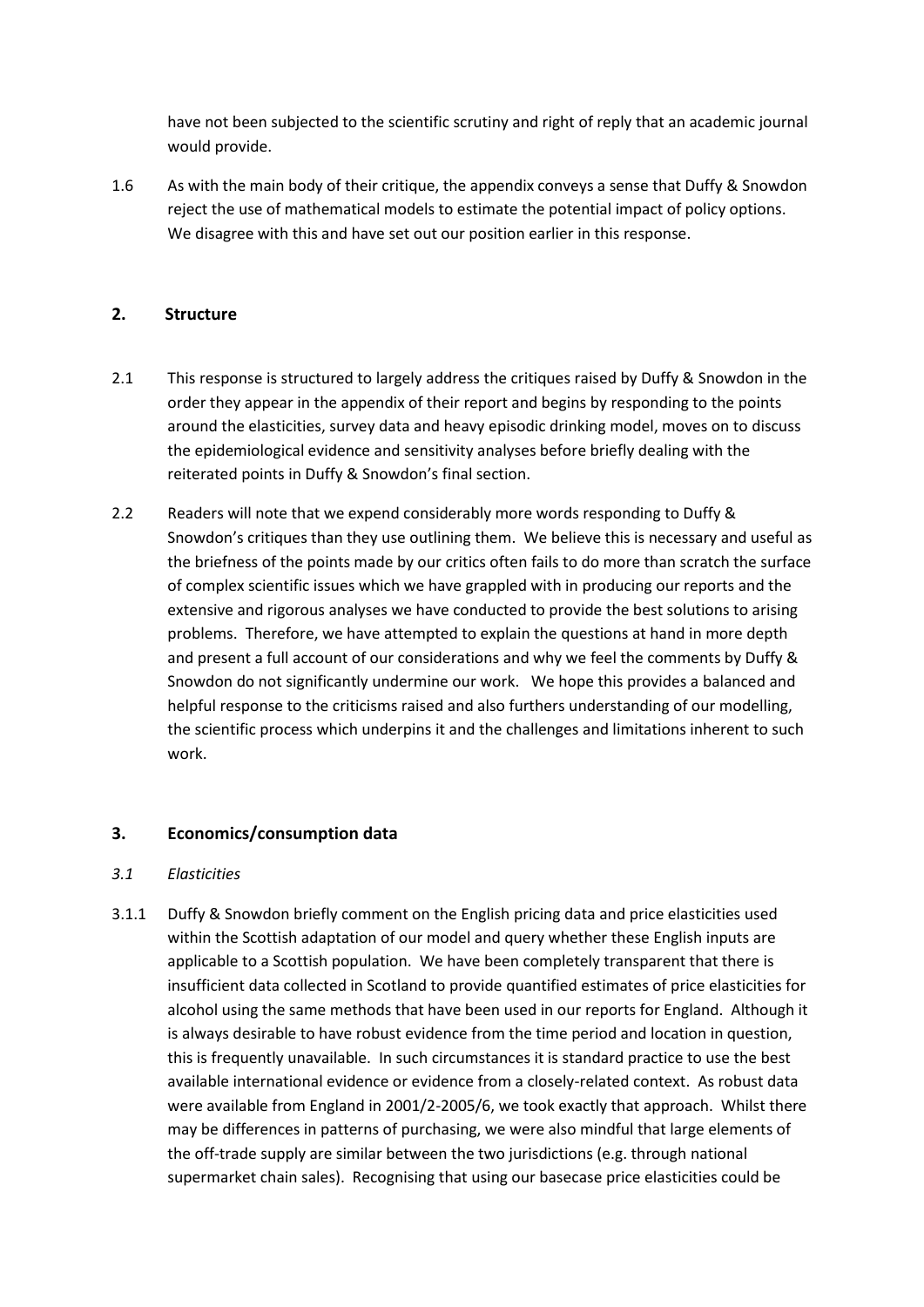considered imperfect, we conducted many further scenario analyses using different possible elasticities from UK [2] and also international evidence which includes syntheses of over 100 studies by Wagenaar et al. [3] and Gallet et al. [4]. All of these sensitivity analyses are fully documented in our reports. Duffy & Snowdon make no further specific suggestions for elasticity analyses.

### 3.2 *Survey data*

- 3.2.1 Duffy & Snowdon make several points arguing that the methods used to collect the underlying survey data in the model contains various biases which may affect the accuracy of the data. These include chance variation in who is selected to participate in the survey (sampling variability), particular types of people being more likely to refuse to participate (non-response bias), deliberate misreporting of behaviour (response bias) and biases arising from the purchasing diary data, used to measure spending on alcohol, being collected only within a two-week period (as these may be atypical purchasing weeks for some and nonpurchasing weeks for infrequent purchasers).
- 3.2.2 Our response here focuses on the alcohol purchasing survey, the Living Cost and Food (LCF) survey (formerly the Expenditure and Food Survey - EFS). Individuals participating in this survey keep a purchasing diary for two weeks within which they record information about purchases of a range of products, including alcohol.
- 3.2.3 Before we address the critiques directly, it is worth re-iterating that that the estimates of price elasticities from which we take the values used in the modelling are based on analysis of data from the LCF. These elasticity estimates are broadly in line with studies of the best international evidence which review research using a range of research designs and data collection methods [3, 4]. Although not definitive, this provided ourselves, policy makers and previous peer reviewers with reassurances that the data does not contain major biases.
- 3.2.4 In responding to the critique made of survey data, we would again reiterate that we ourselves have pointed out the limitations of the data sources.
- 3.2.5 Duffy & Snowdon appear to believe that the Sheffield researchers are unaware of the fact that the LCF's two week diary data appears to overestimate the numbers of people with very high or zero purchasing levels. This is in no way the case. We have been very careful to seek to mitigate this effect of the data collection window by conducting our analyses using subgroups with a large enough sample of people. One way we have achieved this is by pooling the annual data from 2001/2 to 2005/6 into a single dataset to increase the sample size and thus reduce uncertainty. As such, we have taken care to ensure that mean levels of purchasing recorded in the LCF's diary data are representative of the true underlying mean levels of purchasing in the population from which the data is collected.
- 3.2.6 We are already aware of the limitations of survey datasets in terms of both non-response bias and response bias and have done work within our reports for the Scottish government to examine the effects of both of these which Duffy & Snowdon do not mention. In our most recent report to the Scottish Government [5], we describe extensive sensitivity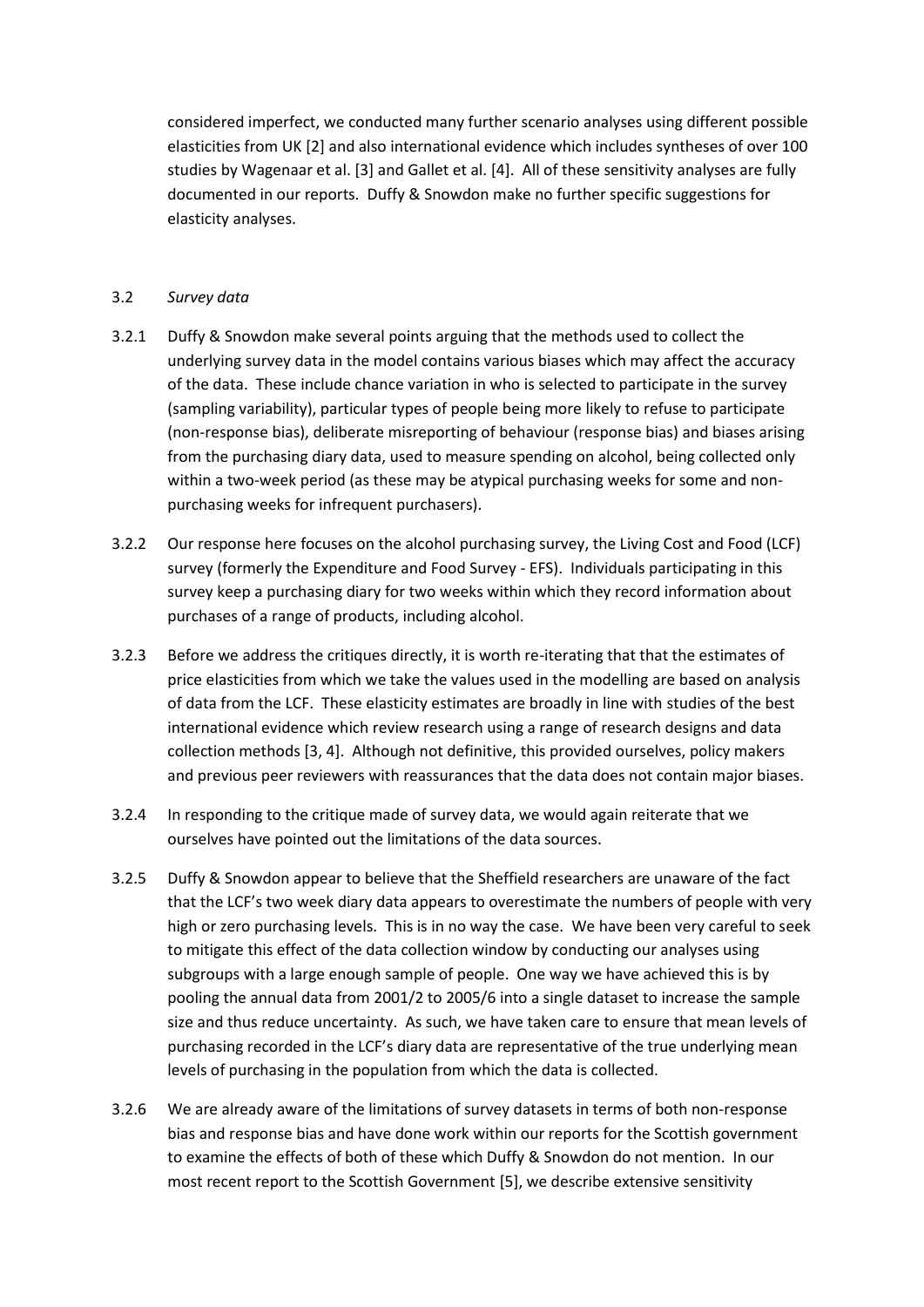analyses around the survey data on alcohol consumption. These analyses take account of non-response bias by making evidence-based modifications to the survey data to address under-representation of key population subgroups in the survey sample (e.g. students, dependent drinkers). The analyses also estimated the effect of accounting for response bias in the form of under-recording of alcohol consumption, which may occur due to a wide range of potential biases which are discussed at length in the epidemiological literature and not just 'deliberate misreporting' as implied by Duffy & Snowdon [6-9].

3.2.7 To summarise, we are fully aware of the limitations of different kinds of survey data and have carried out a range of analyses to assess the robustness of the data which is available for use in our modelling. We are aware the data has limitations and we have sought to conduct analyses to quantify these and have included the results within our reports to the policy makers and wider stakeholders so that they also have been able to consider them.

#### *3.3 Peak consumption regression model*

- 3.3.1 Duffy & Snowdon raise two main points regarding SAPM's analysis of heavy episodic (i.e. binge) drinking. First, they query the measure of heavy episodic consumption used and, second, they argue the model linking average consumption to heavy episodic consumption may not be reliable.
- 3.3.2 Heavy episodic consumption is measured by asking, for each of a range of different beverage types (e.g. beer, strong beer, spirits, fortified wines), how much the respondent drank on their heaviest drinking day in the last week. The total for each beverage can be converted into units of alcohol using standard assumptions about the strengths of different beverages [10] and adding the units for all beverages together. This measure of heavy episodic consumption is referred to as 'peak daily consumption'.
- 3.3.3 Duffy & Snowdon argue peak daily consumption measures underestimate heavy episodic consumption as the questions only address drinking in the last week. The limitations of consumption measures used in alcohol epidemiology are well-known by researchers in this area and have been for many decades [7, 11]. It is correct to state that measures which ask respondents to recall recent consumption tend to lead to over-representation of the extremes of heavy and zero consumption; however, they also tend to provide estimates of per capita consumption which are a closer match to more accurate sales and taxation data than the main alternative which is asking about how much people have usually drunk over the last year or a similarly long period [12].
- 3.3.4 Survey data have limitations and, to date, no feasible survey measure has been developed which can be shown to measure alcohol consumption with perfect accuracy. Unsurprisingly, given the difficulties, Duffy & Snowdon make no suggestions as to how this might be achieved. Throughout their critique of the measures of consumption used in our modelling, Duffy & Snowdon do not attempt to balance the strengths and weaknesses of different measures and, more importantly, give no consideration as to what measures are actually available for use in our work within large, representative contemporary UK surveys. All of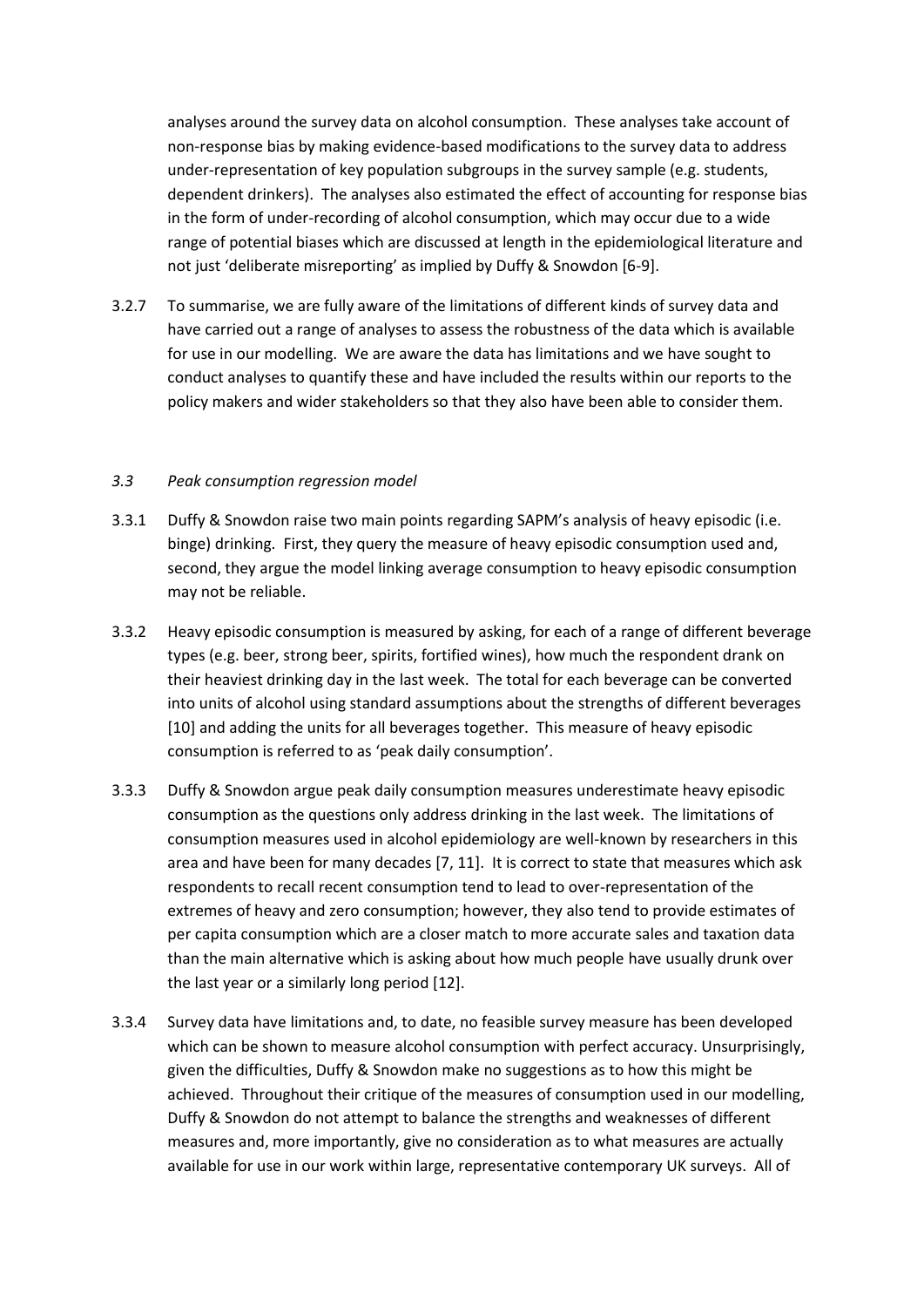the measures that we have used are considered acceptable and are widely used in alcohol epidemiology. As described above, our most recent report to the Scottish Government described our considerable efforts to assess and account for the impact of the limitations of survey measures, and the under-reporting of alcohol they produce, on our estimates of policy impact. This work will soon be published within a peer-reviewed academic journal [13].

- 3.3.5 Turning to how our model of peak day consumption; to estimate effects of pricing policies on acute harms (e.g. alcohol-related violence, road traffic accidents) it is necessary to estimate the change in expected levels of intoxication (which we have measured using the proxy 'peak daily consumption'). As the data on prices paid for alcohol does not allow us to directly calculate how levels of consumption within single heavy drinking occasions change, this involves going through two steps. First, we estimate the expected percentage change in mean weekly consumption following a price change using the price elasticities discussed earlier, and second, we estimate the impact on peak consumption by utilising the statistical relationship between expected mean weekly consumption and expected peak daily consumption. In statistical terms, we do this latter analysis by population subgroup (e.g. male drinkers aged 45-54), so that we can reflect both the price elasticities and the fact that the extent of heavy drinking varies within population subgroups.
- 3.3.6 Duffy & Snowdon query the reliability of the statistical model which provides this estimate of change in peak daily consumption, in particular based on the low value of  $R^2$  for the model provided (para.12). The reader should note that  $R^2$  is a measure of how well a statistical model fits the data and values range from 0 to 1 and indicate the proportion of the variability across individuals in peak daily consumption which is accounted for by the statistical model.
- 3.3.7 We disagree with Duffy & Snowdon's conclusion that our method is unreliable. We are aware of no published evidence on the relationship between mean weekly and peak daily consumption and, as such, we were very keen to investigate it empirically. Having done so, we fitted a parsimonious statistical model which estimates the relationship between mean weekly and peak daily consumption, while accounting for the age and sex of respondents. As an example, for moderate drinking males aged 45-54, the statistical model estimated that the relationship was as follows:

#### *Peak Daily Consumption = 2.802307 \* Mean Consumption +1.2923073*

3.3.8 This can be interpreted as saying, if a male age 45-54 drinks one more unit of alcohol per week, then, on average, one would expect his peak daily consumption to be 2.802307 units higher. Importantly, when we make operational use of this relationship we do not use the model to directly predict respondents' peak daily consumption; instead, we follow the two step process described above. We know for each individual in our consumption data, their mean weekly consumption and peak daily consumption. We model a pricing policy and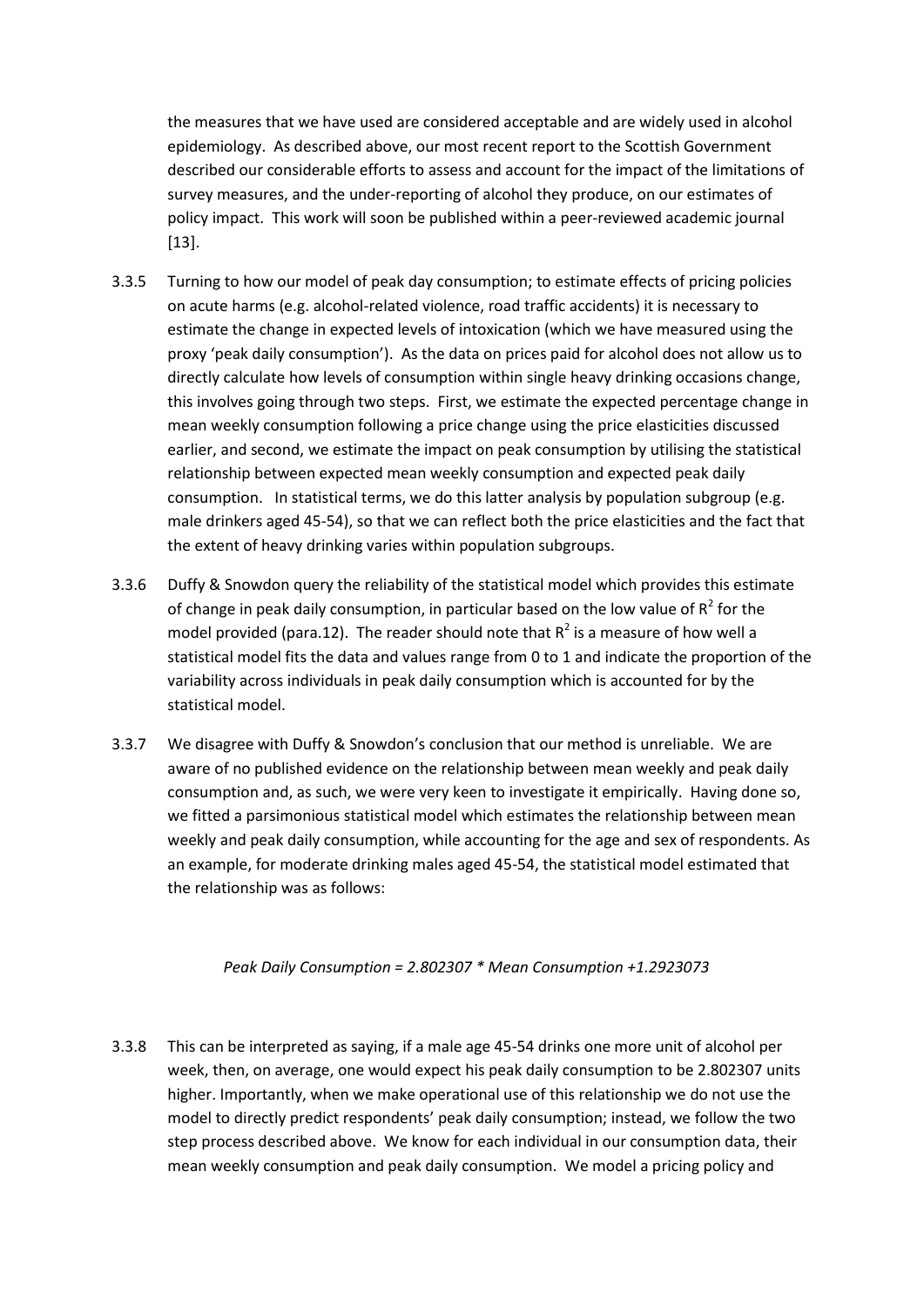estimate, using the price elasticities, the percentage change in mean weekly consumption. For each individual we use the statistical model to calculate two values for the expected (i.e. population subgroup average) peak daily consumption level, the first using the baseline mean weekly consumption and the second using the newly estimated mean weekly consumption level after the simulated price change . Finally, we then use the percentage change between these two values to adjust each individual within the population subgroup's baseline recorded peak daily consumption.

- 3.3.9 In statistical terms, what Duffy & Snowdon term as a 'low'  $R^2$  for a statistical model like this which uses individual-level data is extremely likely to occur because there is substantial individual-level heterogeneity in peak daily consumption behaviour which is not explained by the level of mean weekly consumption, age and sex. In other words, it is to be expected that people of the same gender and age group who drink the same amount in an average week will vary considerably in how much they drink on their heaviest drinking day. As most statisticians and econometricians would agree, a 'low'  $R^2$  for statistical models of this kind using individual-level data does not invalidate the estimated relationship between expected peak daily consumption and expected mean weekly consumption if the relationship is statistically significant in the models, as is exactly the case in our statistical models.
- 3.3.10 We do take account of heterogeneity by using individual-level data from the consumption survey for baseline peak daily consumption; but we do not account for all heterogeneity in response. In other words, we assume the percentage change in individuals' baseline observed peak daily consumption after policy implementation is the same for all members of a given age-sex subgroup.
- 3.3.10 This reflects a wider point which Duffy & Snowdon do not clarify, namely that SAPM essentially works by estimating mean effects of price increases on population subgroups (e.g. 18-24 year-old male moderate drinkers). It is important to understand that we have not undertaken a fully individualised approach to modelling heterogeneity in policy impact for different people who are in the same population subgroup. Again, our method is a standard and often necessary approach within epidemiological and health economic modelling [14-16].

#### **4. Health risks and other forms of harm**

#### *4.1 Epidemiological evidence and risk functions*

4.1.1 In order to respond fully to Duffy & Snowdon's critique of our use of the epidemiological evidence linking levels of consumption to harmful outcomes, it is necessary to present a brief overview of this evidence and how the aspects used in our model are obtained. A key part of the epidemiological evidence is known as risk functions which describe the relationship between the amount of alcohol individuals have consumed and the consequent risk of experiencing a particular outcome. Outcomes may be health-related (e.g. liver cirrhosis, ischaemic stroke, colorectal cancer) or social (crime, work absenteeism) and our model includes both. Outcomes can be divided into those which would never occur in the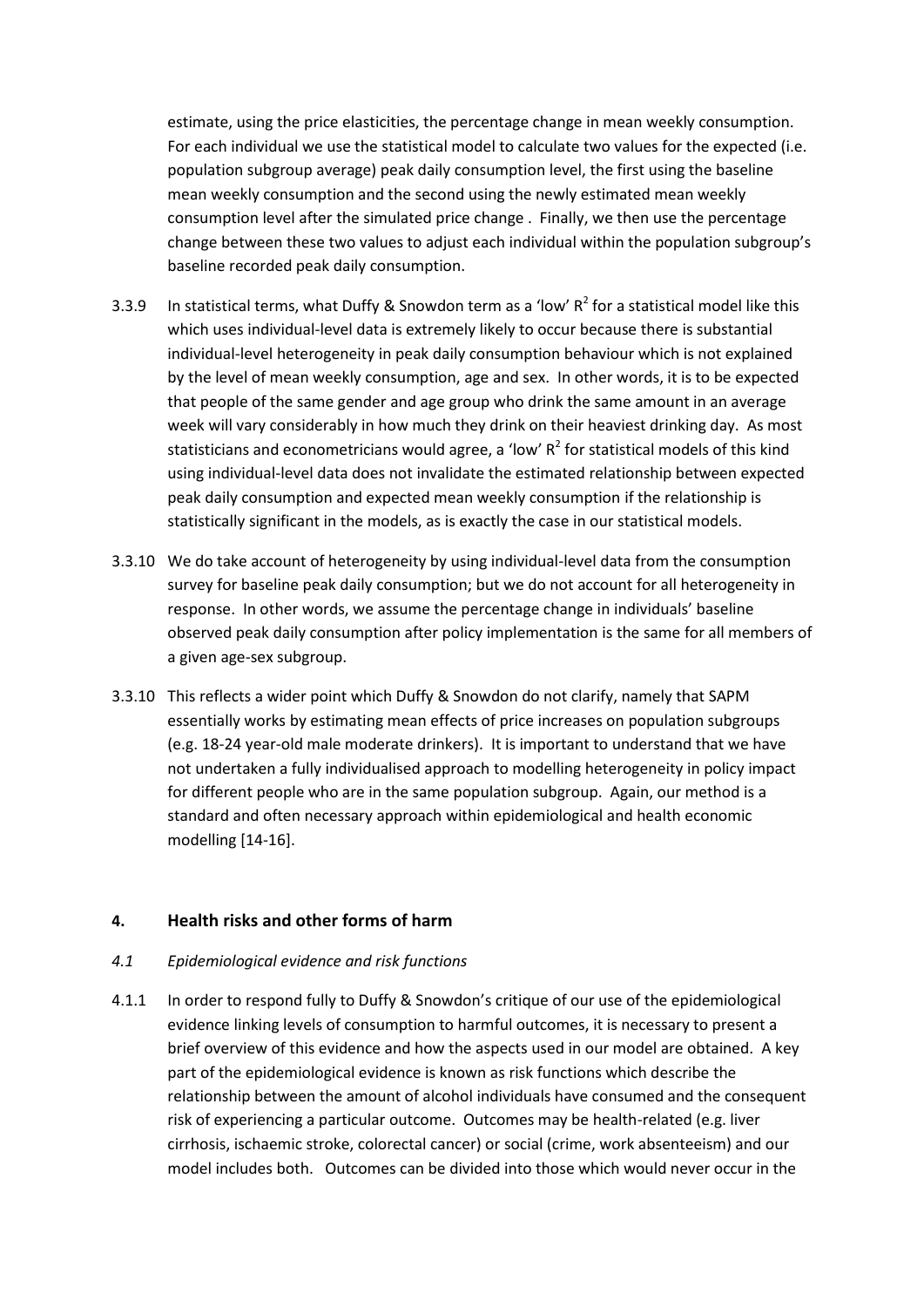absence of alcohol and are thus classified as wholly attributable to alcohol (e.g. alcoholic neuropathy) and those which are partially attributable to alcohol and partially attributable to other causes such as smoking, poor quality diet, air pollution or the behaviour of others (e.g. ischaemic stroke, road traffic accidents).

- 4.1.2 In our model, risk functions for partially attributable health conditions are largely taken from the best-available published research. This research systematically reviews the epidemiological evidence and synthesises all of the studies identified using a technique known as meta-analysis. Meta-analysis essentially calculates the average relationship between alcohol consumption and the outcome across all of the available evidence, taking account of the relative uncertainty of estimates within each study. Studies with a higher degree of uncertainty are given less weight compared to studies with more certainty. As meta-analyses are based on a far greater weight of evidence than any individual study could achieve, evidence from them is widely regarded as the gold standard of epidemiological evidence even though it often merges results from different times and places [17]. In the context of our work, a risk function using specific Scottish data (if one existed) would probably be considered less of a gold standard than a meta-analysis of many harm studies from across many developed countries.
- 4.1.3 It is worth noting that meta-analyses of the kind used in our modelling only synthesise evidence which is taken from the case control or cohort studies<sup>1</sup>, which we assume Duffy & Snowdon agree are the most appropriate research designs for deriving risk functions [18].
- 4.1.4 When published risk functions were unavailable, risk functions were instead derived using calibration techniques which calculate (or 'fit') a risk function for the available data<sup>2</sup>. For some of the harms we consider, particularly acute harms or those harms wholly attributable to alcohol, there is no alternative but to estimate a calibrated risk function as there is no risk function or suitable analyses from which to derive one available in the published evidence.

 $\overline{a}$ 

 $1$  Case control studies and cohort studies are two approaches to collecting data on individual's circumstances and behaviours at multiple points in their lives. A case control study identifies individuals (cases) with a condition and matches each of them to 'controls' who are similar on a wide range of relevant characteristics but do not have the condition. However, the cases and controls are not matched on the exposure measure (in this case alcohol consumption). Data on the exposure is collected retrospectively from the cases and controls. Thus the underlying logic is that differences in earlier levels of alcohol consumption can be investigated as possible explanations for why some individuals experience the condition and others do not whilst simultaneously ruling out potential influences from the characteristics the participants are matched on. In contrast, a cohort study follows a sample of a population prospectively over time, typically surveying them at intervals and comparing their behaviours (e.g. alcohol consumption) and characteristics to assess how these contribute to any outcomes they experience. Both types of study are particularly useful in epidemiological research as it is easier to judge whether a behaviour or exposure is linked to an outcome if it can be shown that the exposure preceded the outcome and that changes in the levels of exposure over time have an effect on the likelihood of experiencing the outcome.

 $2$  One may question why this is the case for alcoholic liver cirrhosis where much epidemiological evidence is available on its relationship with alcohol consumption. Liver cirrhosis can either be reported in administrative or survey data as alcoholic or various non-alcoholic forms. Typically epidemiological studies calculate risk functions for all forms of liver cirrhosis as recording within subcategories may not be accurate [e.g. 18]. As the structure of other data sources meant we needed to separate alcoholic and non-alcoholic liver cirrhosis and thus required a risk function specific to each, we judged the published evidence was not sufficiently robust to provide a valid risk function and instead we calibrated one appropriate to the Scottish context.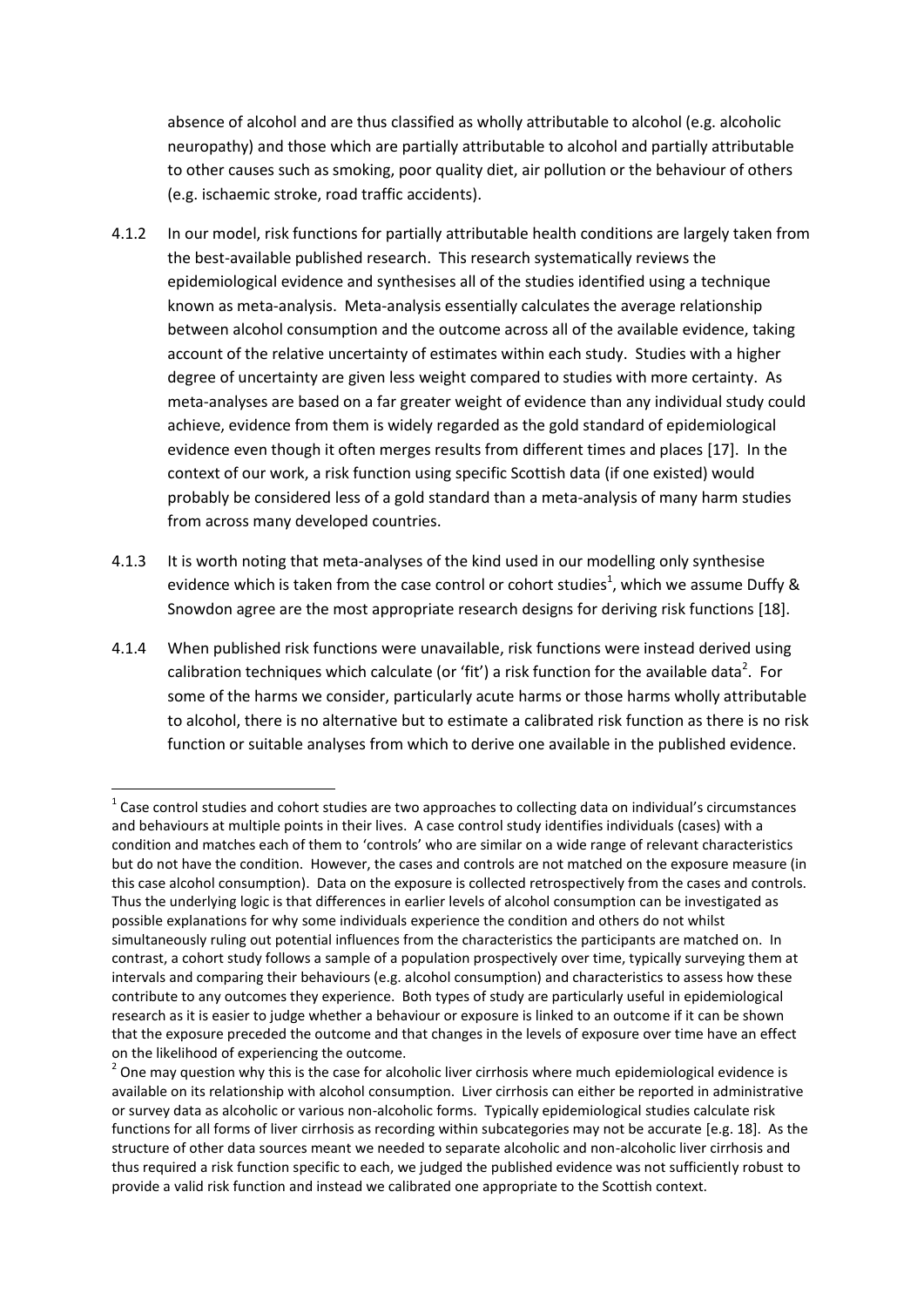- 4.1.5 Duffy & Snowdon raise questions around these different kinds of risk functions and the evidence sources which underpin them. Some of these points merit discussion but several appear built on incorrect understanding of our work. We address four points in turn.
- 4.1.6 Firstly, the critique argues that the partially-attributable health risk functions used in the model are not based on observation of alcohol consumption and outcomes within individuals participating in case control or cohort studies. This is not the case. As we describe above, these risk functions are largely taken from meta-analyses of exactly this kind of study [19].
- 4.1.7 Secondly, Duffy & Snowdon argue the risk functions taken from meta-analyses are not based on Scottish data and are thus not applicable to Scotland. As detailed by Duffy & Snowdon themselves and described in the 'Survey data' section of this document, individual studies are subject to a range of known and unknown sampling variations. This is why metaanalyses, which average effects across multiple studies and give greater weight to those studies subject to least sampling variation, are regarded as the gold standard of epidemiological evidence. Given using such evidence addresses their concerns regarding the precision of estimates from a single study, it is surprising that Duffy & Snowdon offer no explanation as to why their concerns about precision should be disregarded in favour of their concerns about using data from the population and period in question. It is our view that using gold standard evidence where available, appropriate and feasible is the best approach. Although important, this point is essentially moot as the contemporary Scottish studies Duffy & Snowdon wish us to use do not exist and Duffy & Snowdon have not suggested any more appropriate studies on which they would prefer our estimates to be based.
- 4.1.8 Thirdly, the critique notes there is less strong evidence for some of the non-health risk functions and that these risk functions are based on self-attribution of the outcome to alcohol rather than objective measurement. We acknowledge here and in our reports that there are limitations to these particular risk functions. One should be clear that these points refer only to risk functions for non-health harms. Duffy & Snowdon are correct to note that the crime risk functions are based on anonymous survey respondents' attributions of their own self-reported offending to their alcohol consumption and this is similarly true for absenteeism. However, this is the best evidence available. The difference in robustness between the health and non-health epidemiological evidence and the specific limitations of the evidence we use are described in detail in our reports (e.g. p43-53 of our report to NICE [20]) and we present a clear account for policy makers of how we balanced the relative strengths and weaknesses of different evidence sources. In discussing Figure 3.11 (Duffy & Snowdon incorrectly cite Figure 3.10), which shows the sizeable impact of using alternative assumption regarding the proportion of crimes attributable to perpetrators alcohol consumption, Duffy & Snowdon make the point that this demonstrates the weakness of our evidence. In one sense we completely agree, and Duffy & Snowdon make the point for us. That is, we have been very keen to transparently highlight for all readers of our work, and especially for policy makers, the particular areas of our analysis where greater uncertainty is present and how applying alternative assumptions can affect results.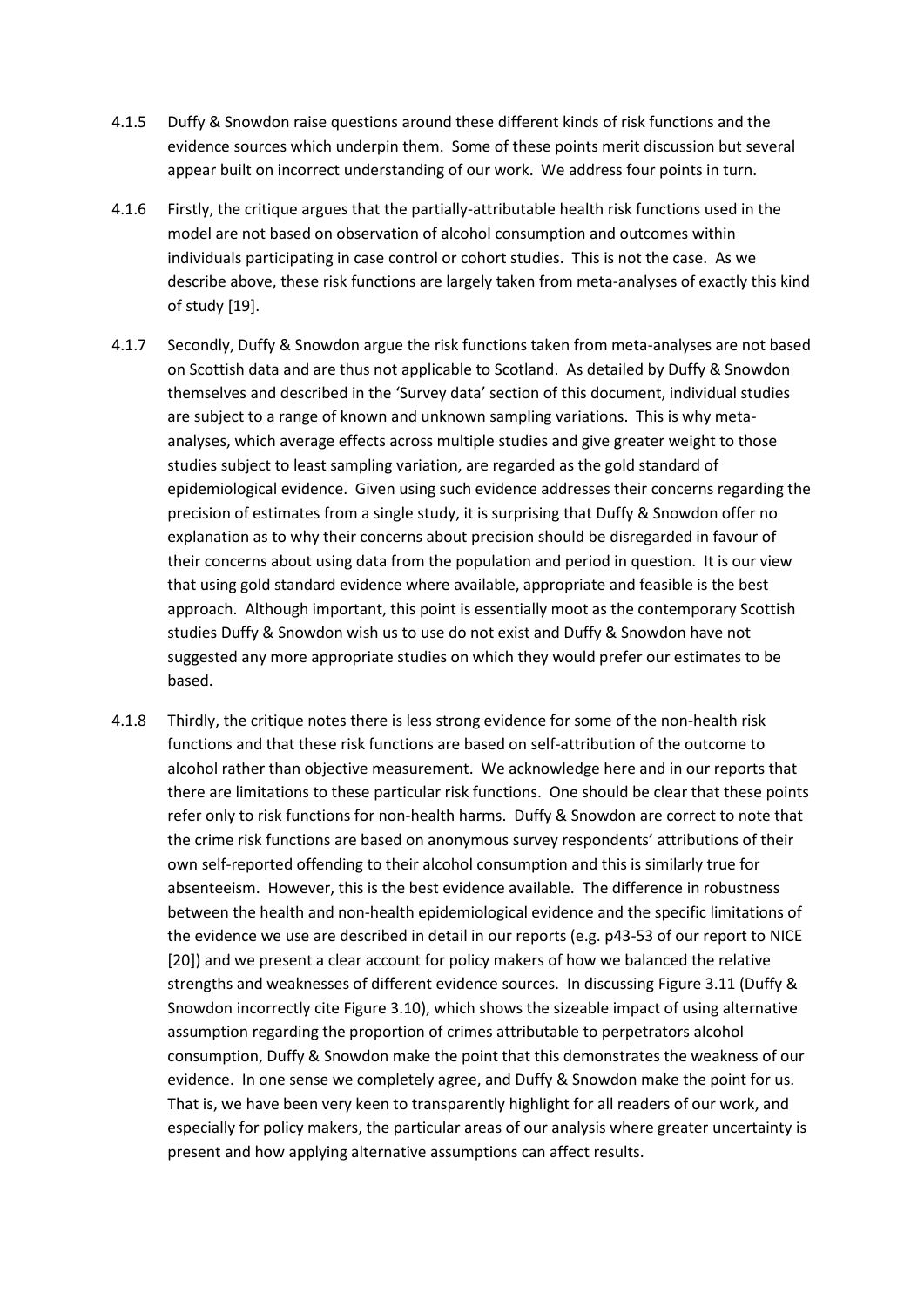- 4.1.9 Fourth, Duffy & Snowdon question our approach to updating the calibrated risk functions in our successive reports to the Scottish Government and point to perceived inconsistencies in the results which emerge. When updating the risk functions, the method we chose was to use the published evidence on the proportion of each harm which is attributable to alcohol (the attributable fraction) as the gold standard and to fit our risk functions to this. Duffy & Snowdon raise the alternative possibility of utilising the risk function itself as the gold standard evidence and computing revised attributable fractions; however, as discussed above, there is no consensus on what this risk function should look like and any choice would be open to criticism. We have provided three reports to the Scottish Government containing three consecutive different estimates of the calibrated risk functions as new evidence on absolute levels of harm and levels of exposure to alcohol in Scotland have emerged over time. In doing so, we have essentially met one of Duffy & Snowdon's other criticisms, which is that there is not enough reflection of uncertainty of the model parameters in the results. The three updated estimates are transparent and both the Scottish Government and any independent third party can examine them and indeed make re-estimations using alternative risk functions should they wish to do so.
- 4.1.10 In summary, we have utilised the best available evidence for risk functions including published international meta-analyses. We have sought advice from leading researchers internationally and been transparent in the evidence used and its strengths and limitations. Duffy & Snowdon are somewhat inconsistent in wanting both gold standard evidence with minimal uncertainty and, at the same time, direct contemporary Scottish evidence on every aspect of risk of alcohol-related harm. Further, they do not acknowledge the limitations of the available data in Scotland. We have tried to balance these two issues by blending published international work with up to date Scottish data. Duffy & Snowdon make no suggestions for other evidence either internationally or from Scotland that could be brought to bear. We believe we have transparently presented the evidence base available to policy makers "warts and all" and we have enabled them to ask for sensitivity analyses and to recommend and have us incorporate Scottish data sources wherever it has been possible.

#### *4.2 Sensitivity analyses*

- 4.2.1 Duffy & Snowdon argue that we do not allow for sampling and other forms of statistical error when quantifying our estimates of potential policy impact. We take this to mean that they would like us to provide the explicit probabilities that our estimated outcome will fall within a certain range (e.g. there is a 95% chance that, with a 50p minimum price, the number of premature deaths avoided per year would be between 100 and 300). From the text of the main body of their critique and the line of argument in the appendix, we understand that Duffy & Snowdon would like to see sensitivity analyses undertaken which simultaneously take account of all possible sources of uncertainty across all of the inputs to our model. Below we refer to this as conducting a full probabilistic sensitivity analysis.
- 4.2.2 We agree with Duffy & Snowdon that policy makers should be as aware as possible of the uncertainty in estimates of potential policy impact. Indeed, our School at the University of Sheffield is one of the leading proponents of the argument that full probabilistic sensitivity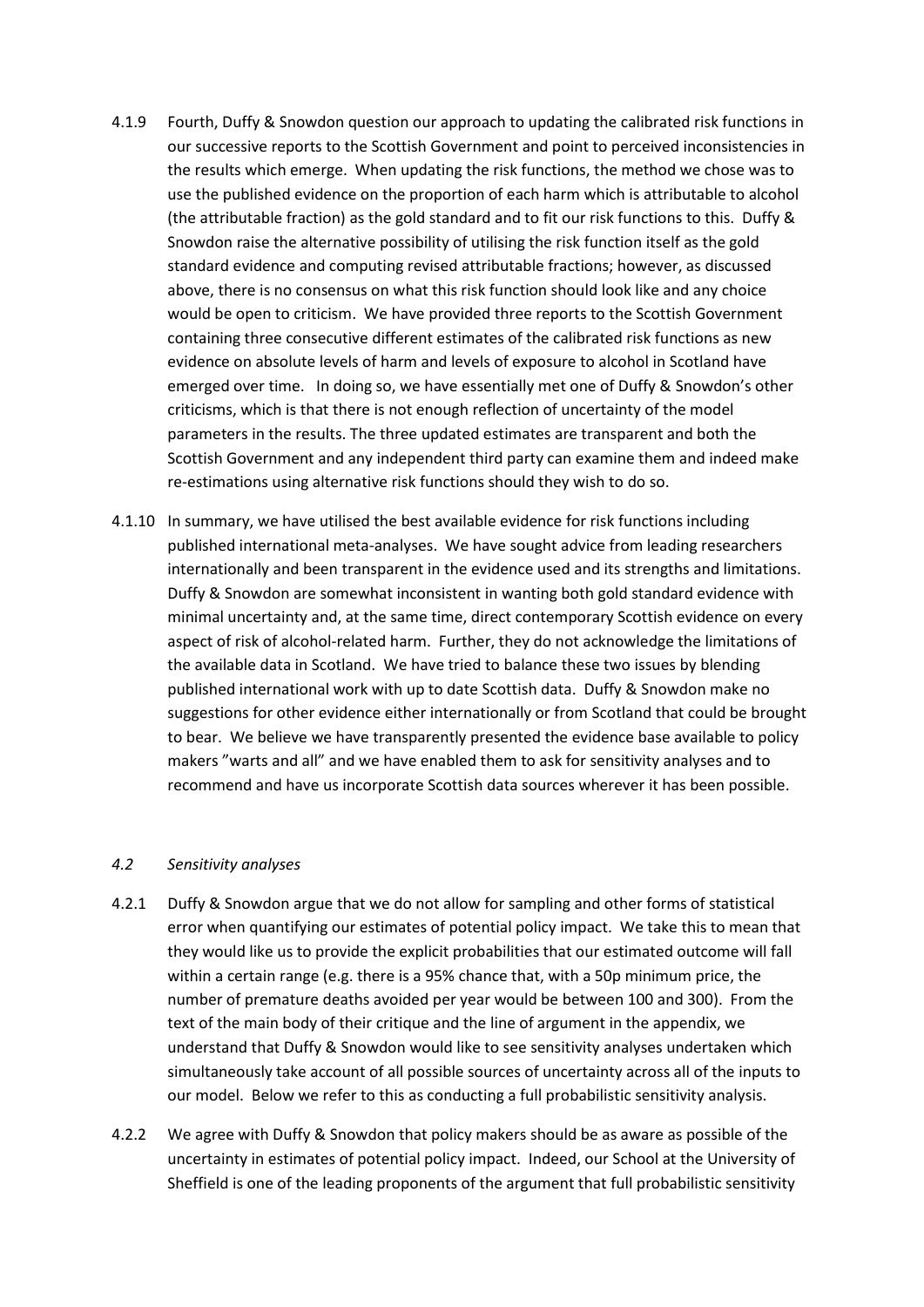analyses are useful in health economic research. For policy makers to have as full as possible an understanding of uncertainty, we have continued to write comprehensive and extremely transparent reports on our methodology and results.

- 4.2.3 We have, firstly, and contrary to Duffy & Snowdon's claims, undertaken and reported sensitivity and scenario analyses using alternative data sources or assumptions to test the impact of these on our estimates. Secondly, we have updated our original analyses for Scotland twice as new evidence has become available; a process which furthers some understanding of uncertainty in model outputs. Thirdly, we have, wherever possible, confirmed that our results are in line with existing evidence and, where evidence is weaker or absent, that our assumptions and results are in line with the theory-based expectations of experts within our field. Fourthly, throughout the process of consultation with stakeholders and policy makers we have further developed the sensitivity analyses undertaken in response to both academic researchers' critique and wider policy maker and stakeholder questions.
- 4.2.4 So why have we not undertaken the full simultaneous uncertainty analysis suggested by Duffy & Snowdon? There are four main reasons. Firstly, our modelling has utilised many sources of evidence which do not report uncertainty in their estimates. For example, one of our principal data sources for estimating proportions of harmful health outcomes attributable to alcohol (known as alcohol attributable fractions) includes no confidence intervals [21]. This problem makes full probabilistic sensitivity analysis a very difficult exercise. In this case, it would potentially involve a further larger set of assumptions made by analysts.
- 4.2.5 Secondly, many of our data sources have very large sample sizes and hence are subject to very little statistical uncertainty (e.g. the Expenditure and Food Survey (n=44,150), the Scottish Health Survey (n=7,099) and the baseline mortality and hospitalisation data which are obtained from data on the whole population of Scotland (n≈5.2m).
- 4.2.6 Thirdly, we, the peer reviewers and many other commentators felt that it was much more important to undertake one way sensitivity analyses which test alternative assumptions or data sources, rather than quantifying statistical uncertainty around every one of the values inputted into our model. This is in line with guidance on best practice in such model appraisals (e.g. 5.72 in The Green Book [22] published by HM Treasury). For example, due to many conditions resulting from many years of drinking, there is uncertainty about how long it takes for changes in a population's drinking behaviour to result in changes in rates of alcohol-related diseases [23]. Therefore, we have re-run the model assuming a 10-year time lag between changes in drinking and the full impact on individuals' risk of experiencing such conditions and then again with a 5-year time lag. This allows policy makers to see exactly how much difference that particular model parameter makes to results, rather than imposing an analyst-assumed confidence interval on the time lag and developing a spurious full probabilistic analysis.
- 4.2.7 Fourthly, Duffy & Snowdon's focus on intensive analysis of numerical data as a route to eliminating and quantifying uncertainty suggests a world in which every issue is an empirical one which can be solved by more analysis of more data. In reality it is also important to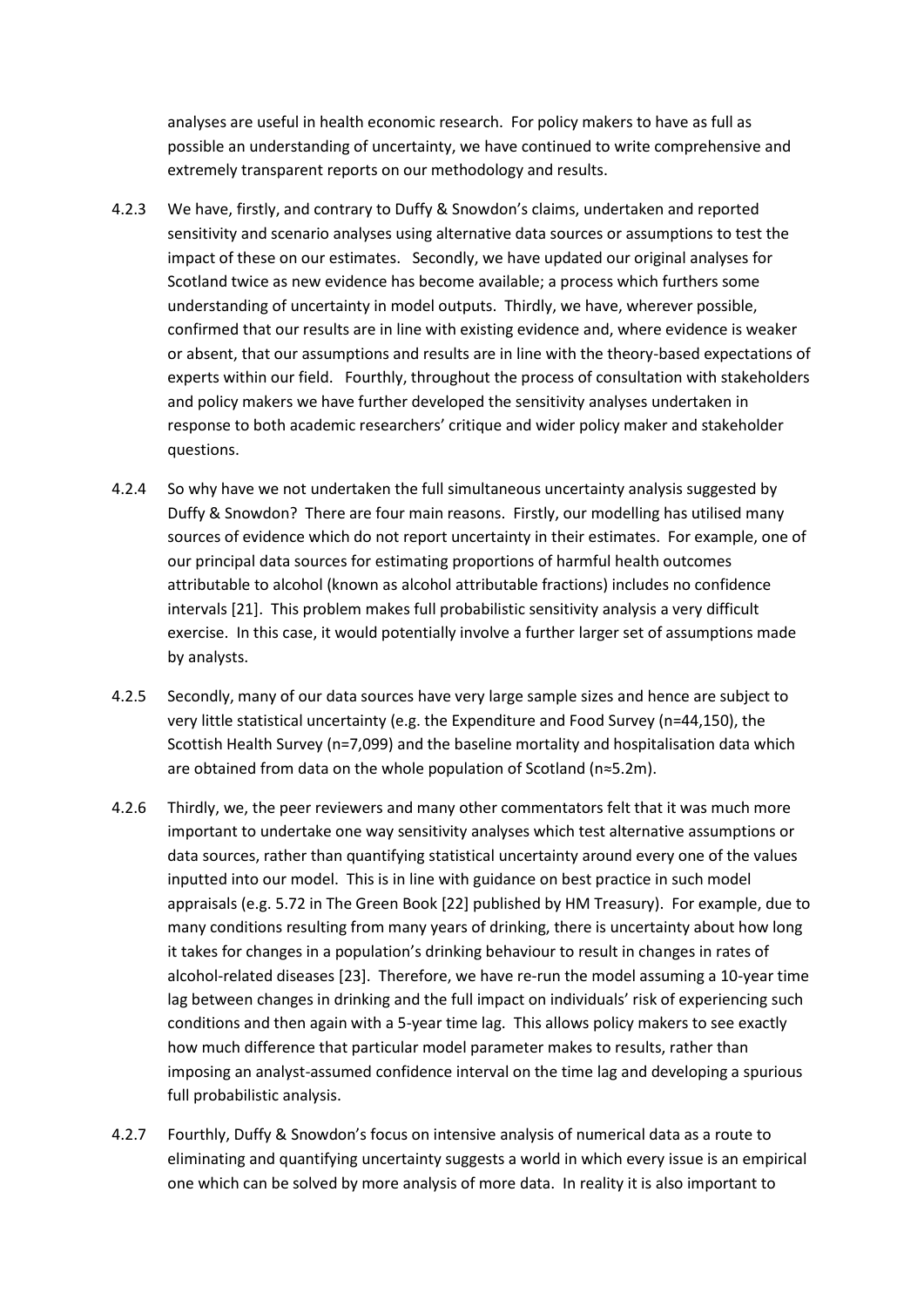consider fully the mechanisms of cause and effect. In other words, it is important to consider how theory relates to analysis and findings from raw data. Prioritising evermore data analysis risks misleading policy makers as alternative theoretical propositions underpinning that data analysis are not tested, leading to unwarranted confidence in seemingly precise findings. These points are crucial to the process of policy appraisal and to our understanding of uncertainty. Therefore, more important for our analyses is what health economists would call 'structural uncertainty analysis.' This involves changing different components of the model structure to test alternative assumptions or alternative beliefs about the appropriateness of the evidence sources. These assumptions or beliefs are then investigated as scenarios [24]. In particular we have investigated those issues which we identified as potentially having important effects. Specific examples of this include alternative price elasticities from the literature which are underpinned by different theoretical approaches and different proportions of crime being attributable to alcohol based on alternative views about which sources of data to believe most. The full set of sensitivity analyses can be seen in our reports but includes testing of:

- An alternative elasticity matrix for hazardous and harmful drinkers which assumes they are one-third less responsive than moderate drinkers [25];
- Alternative preferences for off-trade consumption based on market research data purchased from Nielsen;
- An alternative risk function for ischaemic heart disease which shows greater protective effects of alcohol;
- Alternative estimates of alcohol attributable fractions for crime using the Offending, Crime and Justice Survey;
- Alternative baseline consumption patterns which take into account limitations of the alcohol consumption survey data which are discussed below.
- 4.2.8 Finally, it should be pointed out that Duffy & Snowdon make a general critique on uncertainty but do not at any point address the challenges or weakness of further analyses in practice. They do not give specific suggestions for specific analyses, nor do they point to evidence on uncertainty in specific elements of the model which we have overlooked or that could be used directly. Most importantly, they fail to acknowledge how important the structural uncertainty analyses we have undertaken are in helping policy makers to understand how the model results are affected by the different uncertain elements within the existing evidence.
- 4.2.9 In summary, we believe that the process used to consider uncertainty is well-justified and reasonable as it accounts for statistical uncertainty using one-way and multi-way sensitivity analyses when possible, but further considers structural uncertainty on key aspects of the model. Hence, it enables policy makers and wider stakeholders to understand which features of the model 'drive the results' and to what extent. This approach has evolved over four years of feedback, peer review and public consultation.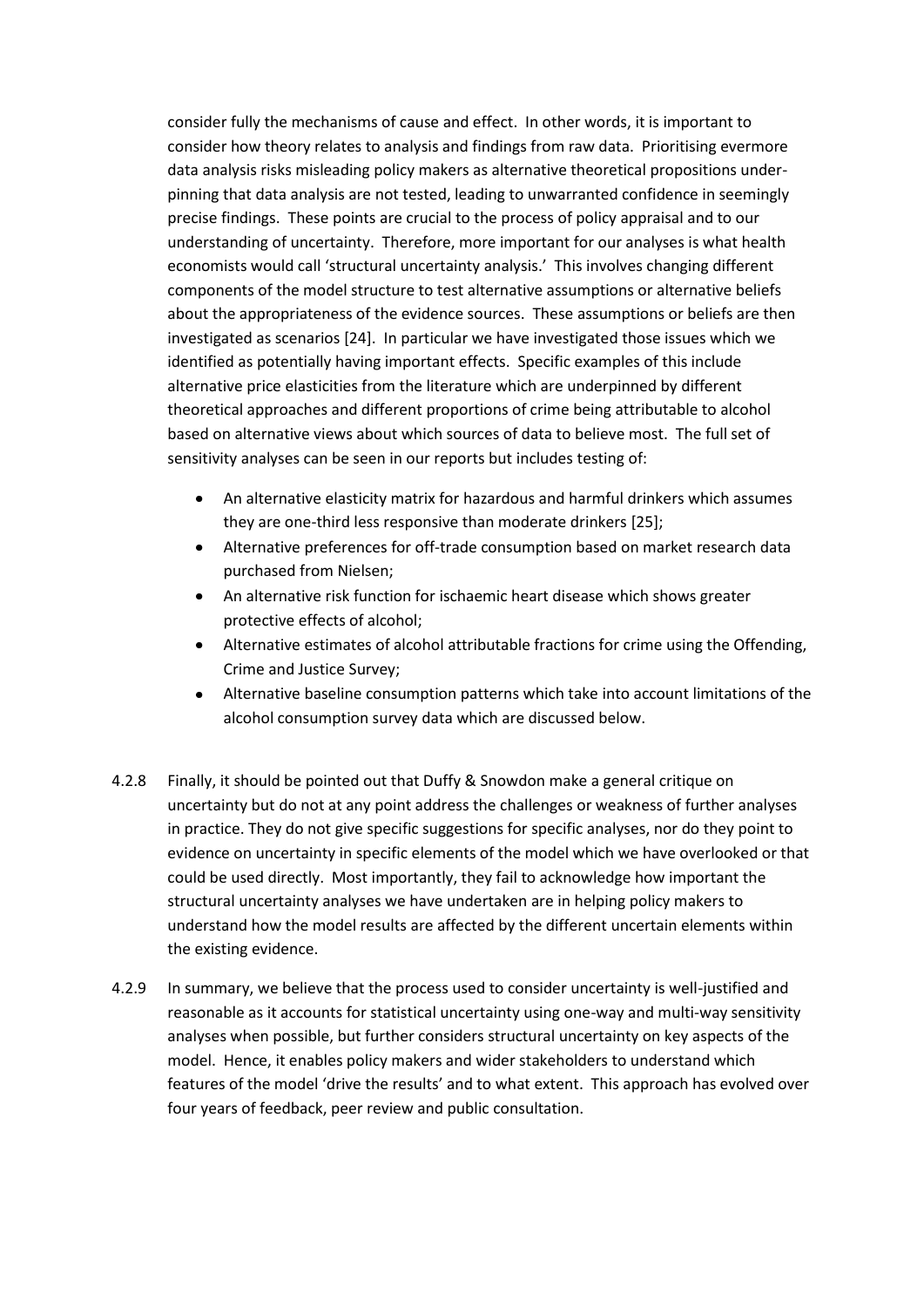## **5. Limitations admitted and not admitted**

5.1 The final section of Duffy & Snowdon's appendix largely restates points raised earlier. We address the points regarding sampling variation, consumption measures, Scotland-specific crime risk functions and uncertainty above. The limitations of the methods employed to calculate price elasticities are simply quoted from our own report and are documented therein. We do not consider our transparency regarding limitations of our analyses to be a flaw in our work.

#### **6 Summary**

- 6.1 Duffy & Snowdon do not identify any evidence which has been omitted from consideration or make any recommendation for inclusion of alternative evidence within the modelling.
- 6.2 The conclusions drawn from our work are in line with those found in widely accepted reviews of the relevant evidence and policy effectiveness literature. Duffy & Snowdon do not dispute this at any point.
- 6.3 Many of the points made by Duffy & Snowdon are essentially a commentary on the limitations of epidemiological evidence and they have been considered previously within our team, with academic researchers under peer review and with wider stakeholders under government and public consultation.
- 6.4 Throughout our work we have followed best practice and clearly documented our methods and the limitations of our estimates. Our work has been submitted to the highest levels of scientific scrutiny over several years.
- 6.5 There is a substantial set of guidance and good practice in regard to the necessary process of appraisal and impact assessment prior to policy implementation. We have engaged fully in these processes and undertaken our work in this context. The place of scientific evidence within this process is crucial and it is the role of the model to enable a synthesis of all of the available scientific evidence and make estimates of the potential impact of a policy which has yet to be implemented. It is important to note that many government policy decisions are made with substantially less evidence-based analysis than has been undertaken for minimum pricing. Until implementation happens, the model remains an estimate of potential effects. The judgement as to whether the collection and synthesis of evidence within the modelling is reliable enough for policy makers to use for decision-making will rightly follow a complex public process of debate. We fully appreciate the Duffy & Snowdon critique as part of that process.
- 6.6 In conclusion, whilst Duffy & Snowdon raise several relevant points concerning the modelling, there is nothing within the critique that has not been previously heard, considered, and discussed within our team and with policy makers, peer-reviewers and wider stakeholders. Duffy & Snowdon do not make any specific, feasible recommendations for improving the model assumptions or estimates, they do not identify any issues with the process of transparent presentation of the evidence which is our core objective in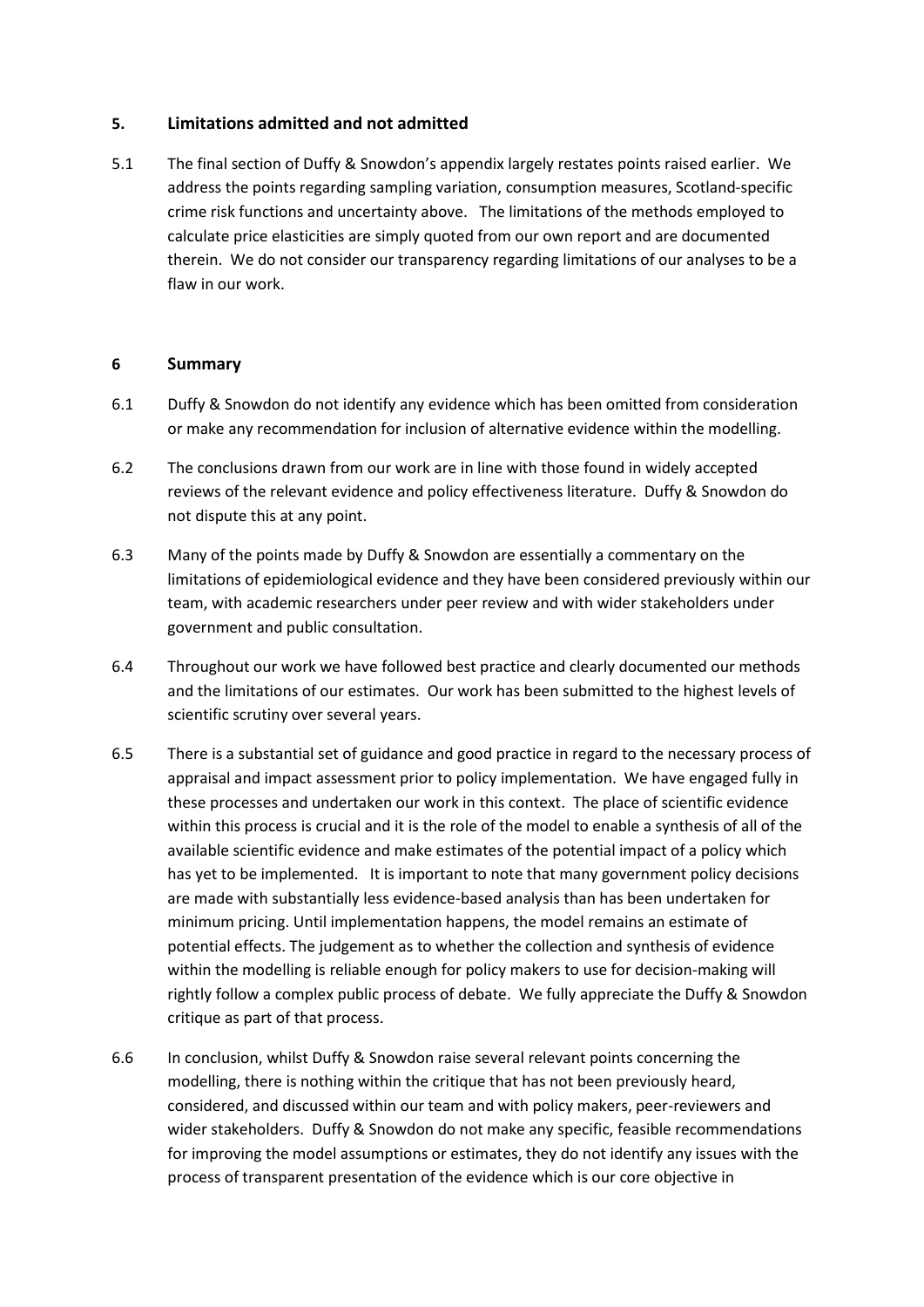supporting policy makers decisions and nor do they identify omissions we have made in our considerations of the substantial evidence base on alcohol pricing, consumption and harm.

#### **References**

- 1. Rehm J., Baliunas D., Borges G.L.G., et al. The relation between different dimensions of alcohol consumption and burden of disease: an overview. *Addiction* 2010; **105:** 817-43
- 2. Huang C-D. Econometric Models of Alcohol Demand in the United Kingdom. London: HM Customs and Excise; 2003 May.
- 3. Wagenaar A.C., Salois M.J., Komro K.A. Effects of beverage alcohol price and tax levels on drinking: a meta-analysis of 1003 estimates from 112 studies. *Addiction* 2009; **104:** 179-90
- 4. Gallet C.A. The demand for alcohol: a meta-analysis of elasticities. *Aust J Agric Resour Eco* 2007; **51:** 121-35
- 5. Meng Y, Hill-MacManus D, Brennan A, Meier P. Model-based appraisal of alcohol minimum pricing and off-licensed trade discount bans in Scotland using the Sheffield Alcohol Policy Model (v 2): Second update based on newly available data. ScHARR, University of Sheffield; 2012.
- 6. Midanik L.T. Perspectives on the validity of self-reported alcohol use. *Br J Addict* 1989 Dec; **84:**  1419-23
- 7. Midanik L.T. Validity of self-reported alcohol use: a literature review and assessment. *Br J Addict*  1988; **83:** 1019-30
- 8. Duffy J.C., Waterton J.J. Under-reporting of alcohol consumption in sample surveys: the effect of computer interviewing in fieldwork. *Br J Addict* 1984 Sep; **79:** 303-8
- 9. Gmel R., Rehm J. Measuring Alcohol Consumption. *Contemp Drug Probl* 2004; **31:** 467-540
- 10. Goddard E. Estimating alcohol consumption from survey data: updated method of converting columes to units. London: Office for National Statistics; 2007.
- 11. Stockwell T., Donath S., Cooper-Stanbury M., et al. Under-reporting of alcohol consumption in household surveys: a comparison of quantity-frequency, graduated-frequency and recent recall. *Addiction* 2004; **99:** 1024-33
- 12. Stockwell T., Zhao J.H., Chikritzhs T., Greenfield T.K. What did you drink yesterday? Public health relevance of a recent recall method used in the 2004 Australian National Drug Strategy Household Survey. *Addiction* 2008; **103:** 919-28
- 13. Meier P.S., Meng Y., Holmes J., et al. Adjusting for unrecorded consumption in survey and per capita sales data: Quantification of impact on gender- and age-specific alcohol attributable fractions for oral and pharyngeal cancers in Great Britain. *ALCOHOL ALCOHOLISM* 2013;
- 14. Brennan A., Chick S.E., Davies R. A taxonomy of model structures for economic evaluation of health technologies. *Health Econ* 2006; **15:** 1295-310